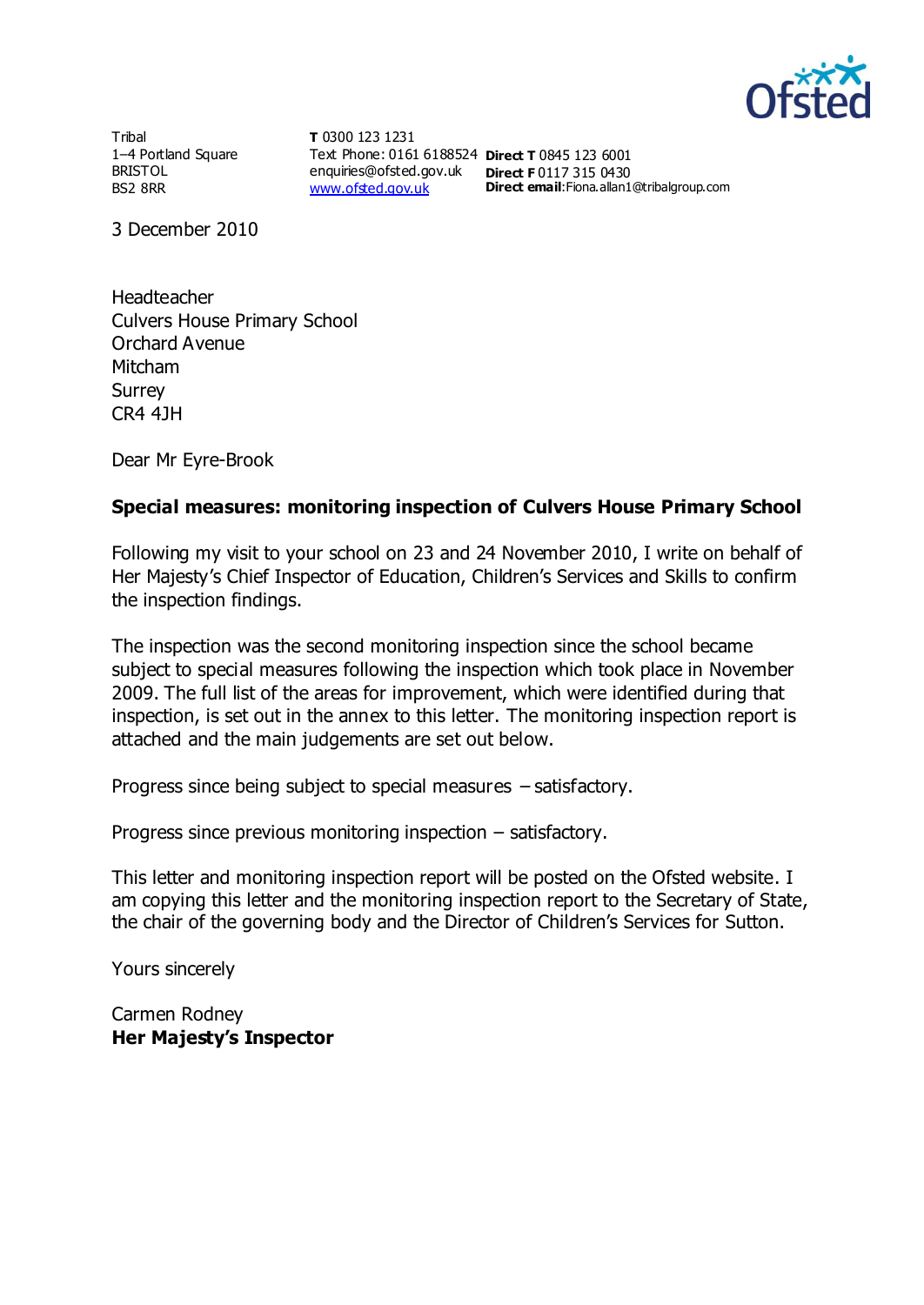

# **Annex**

## **The areas for improvement identified during the inspection which took place in November 2009**

- Increase the proportion of good teaching and eliminate inadequate teaching by:
	- ensuring activities and the pace of lessons meet the needs of individual pupils
	- providing marking that consistently gives pupils advice on how they can improve their learning
	- providing learning targets that are focused and manageable.
- Ensure the curriculum promotes effective progress in each subject by:
	- providing work that securely builds on pupils' knowledge and understanding
	- developing the teachers' skills to engage pupils more actively in their learning.
- Take more urgent action to raise pupils' achievement by:
	- rigorously evaluating the impact of provision, particularly teaching on pupils' learning
	- using assessment information accurately to track pupils' progress and ensure that learning activities meet their needs.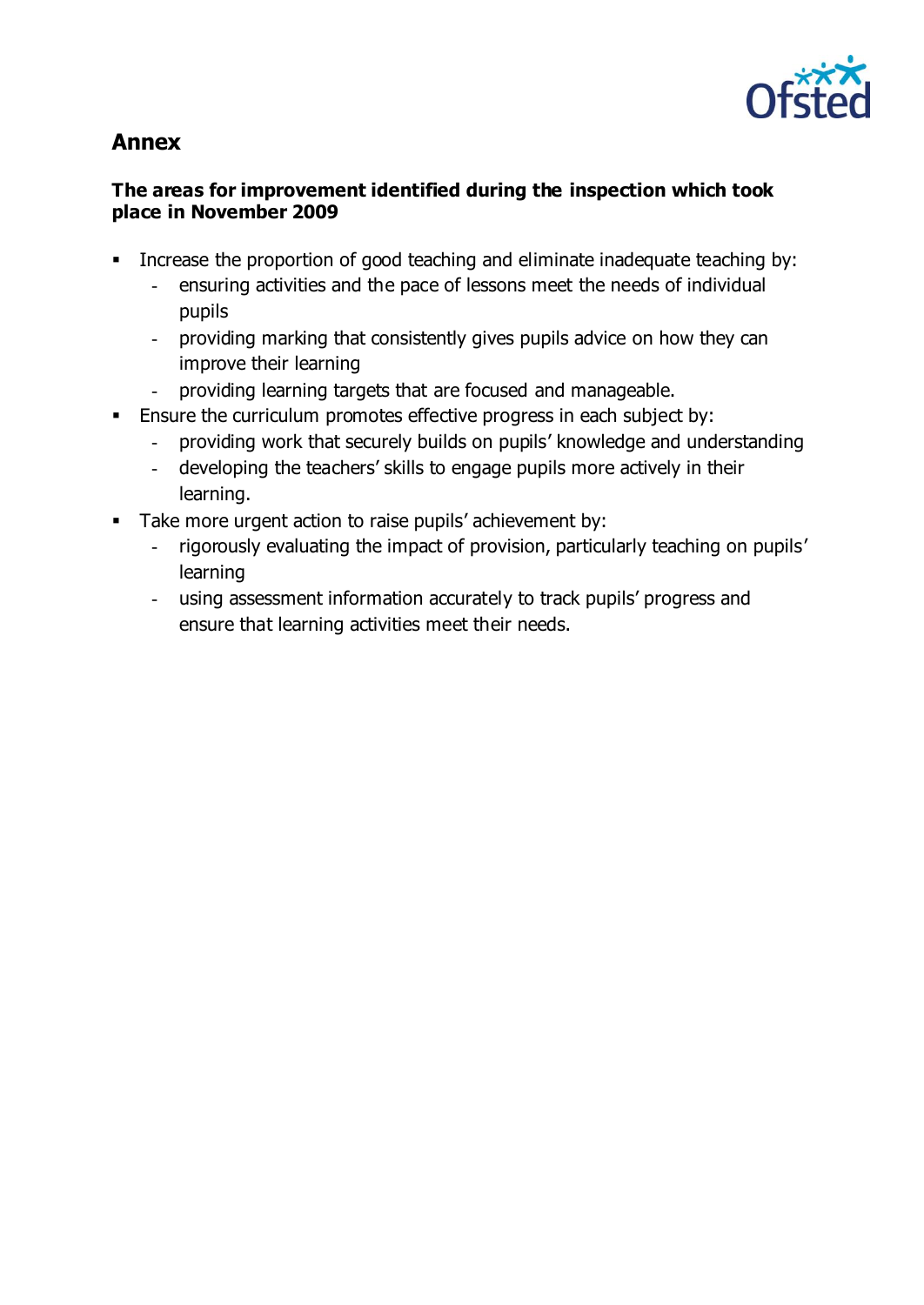

# **Special measures: monitoring of Culvers House Primary School**

## **Report from the second monitoring inspection on 23–24 November 2010**

#### **Evidence**

The inspector observed the school's work, scrutinised documents and met with the senior and middle leaders, the Chair of the Governing Body, a local authority appointed governor and the link adviser. The inspector held a telephone discussion with the School Improvement Partner.

#### **Context**

There have been a number of changes in staffing since the previous monitoring visit in May 2010. A permanent deputy headteacher has been appointed and began working at the school on 1 November 2010. Of the two assistant headteachers' posts, one appointment was made with a start date in January 2011. Currently, the local authority is sponsoring a seconded interim assistant headteacher who is supporting school improvement. Altogether, three new teachers were appointed. Additionally, nine pupils left the school at the end of the last academic year.

#### **Pupils' achievement and the extent to which they enjoy their learning**

When compared with the 2009 results, the 2010 national tests for Year 6 pupils in mathematics improved significantly in the percentage of pupils achieving the standard expected nationally. These were the best results over the last three years. The results declined in English and were well below average. Although the gap in pupils' performance and the national average narrowed in mathematics, it widened in English. Pupils with special educational needs and/or disabilities, White British pupils and those of Caribbean heritage made less progress than other groups. In Year 2, attainment was in line with the national average in mathematics but was slightly lower in English when compared with the previous year's results. Overall, a significant minority of the more able pupils did not reach the higher levels. Assessment data for Early Years Foundation show that the vast majority of children attained well above the level expected for their age, with the majority exceeding their targets. This is a significant improvement since the previous inspection.

The absence of a permanent literacy coordinator partly explains the decline in the English results. This has been addressed since the start of September 2010. Analyses of results and pupils' work indicate that weaknesses in mastering basic literacy skills remain. The gaps in pupils' knowledge had not been dealt with adequately until the last two terms. They are still catching up, notably because teaching has improved and there is focused attention on using intervention strategies to improve pupils' basic literacy skills. The school knows the areas for improvement, and has put into place a good range of support programmes to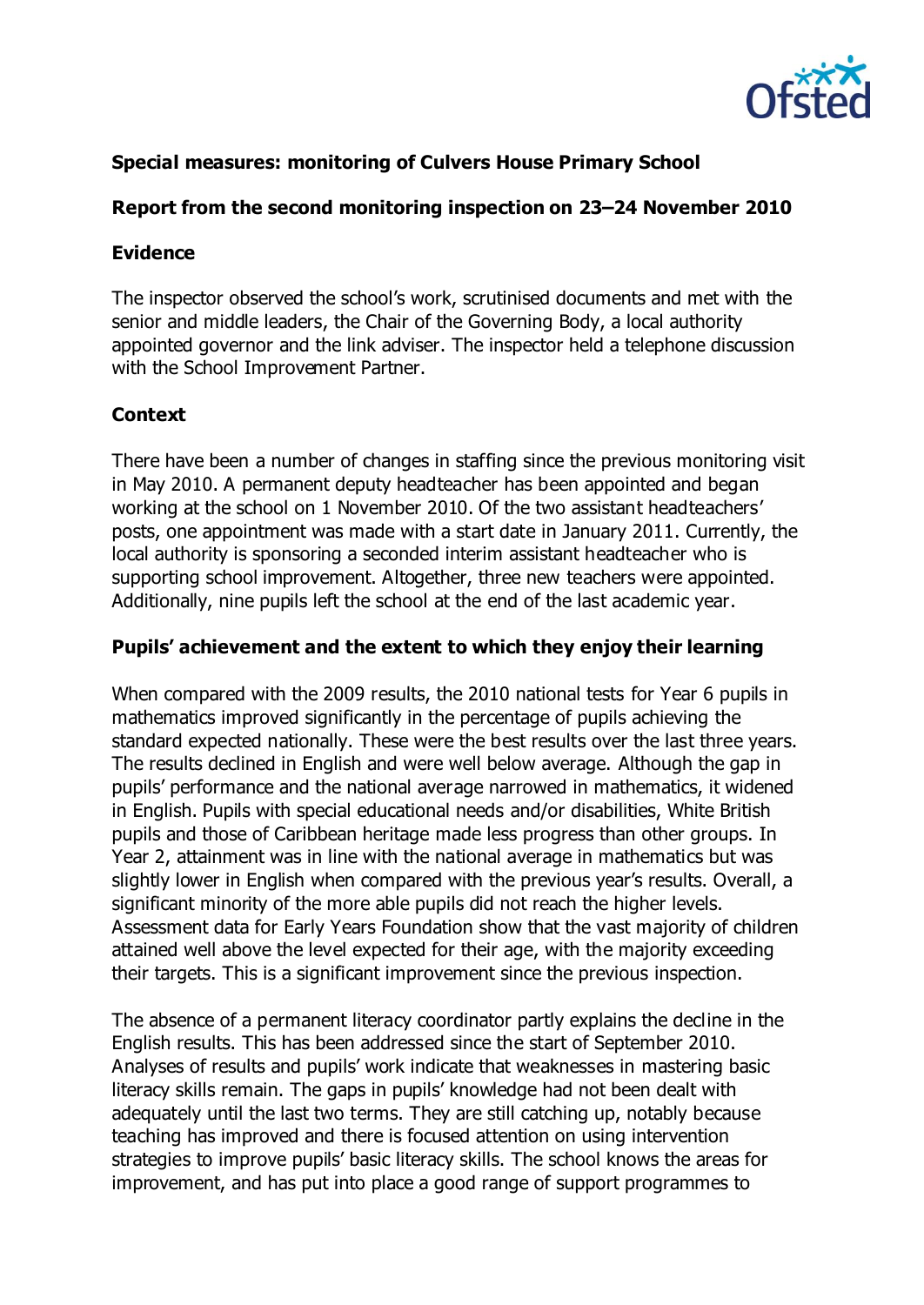

accelerate pupils' progress in reading, writing and mathematics. For example, at the start of the school day, well-organised and focused sessions are used to increase pupils' confidence in talking and listening. There is emphasis on pupils using the sound of letters accurately to improve their reading, spelling and vocabulary. This is increasingly helping pupils to read accurately and communicate their ideas clearly in writing. Although the school has developed policies on improving pupils' presentation skills and handwriting, there is still not enough emphasis on these areas; too often, teachers readily accept and praise work that is poorly presented.

Pupils are beginning to make better progress primarily as the school is embedding much improved assessment systems to accelerate their progress. For example, first, there is rigorous use of tracking data and regular tests to track the progress of individuals and groups of pupils. This is leading to early intervention and better match of work to needs. Second, pupils are enthusiastic about their learning, and in all lessons observed, progress was better in an increasing minority of lessons. Third, there is a sharp focus on developing basic skills across the curriculum. In most lessons seen, pupils with special educational needs managed to keep up with their peers because of the support given by the teaching assistants. The school recognises that although pupils are making better progress, there is still much more work to do to accelerate their progress further.

Progress since the last monitoring inspection on the area for improvement:

Take more urgent action to raise pupils' achievement – satisfactory.

# **Other relevant pupil outcomes**

Behaviour in lessons and around the school is good. Pupils respond well to the good systems to support those whose circumstances have made them vulnerable, including pupils with specific medical needs. The school is inclusive and relationships are strong. There is a high level of tolerance and pupils get on well with each other. They work well in pairs or teams and playground monitors in Years 5 and 6 provide good support for younger pupils. There is good attention to developing pupils' understanding of other cultures.

During this visit, pupils consistently showed a willingness to learn and applied themselves to their learning. They were keen and responded positively to praise and rewards, as seen in the assembly, which celebrated their achievements. Most attend regularly and overall attendance, although average, has improved significantly over the last three terms when it was low. Close partnership work with external partners, in particular, with the Borough School Attendance Service, has led to a slight improvement in reducing the numbers of pupils who do not attend regularly.

#### **The effectiveness of provision**

The quality of teaching and learning is much improved since the previous monitoring inspection. The most effective teaching and learning was seen in Key Stage 2. In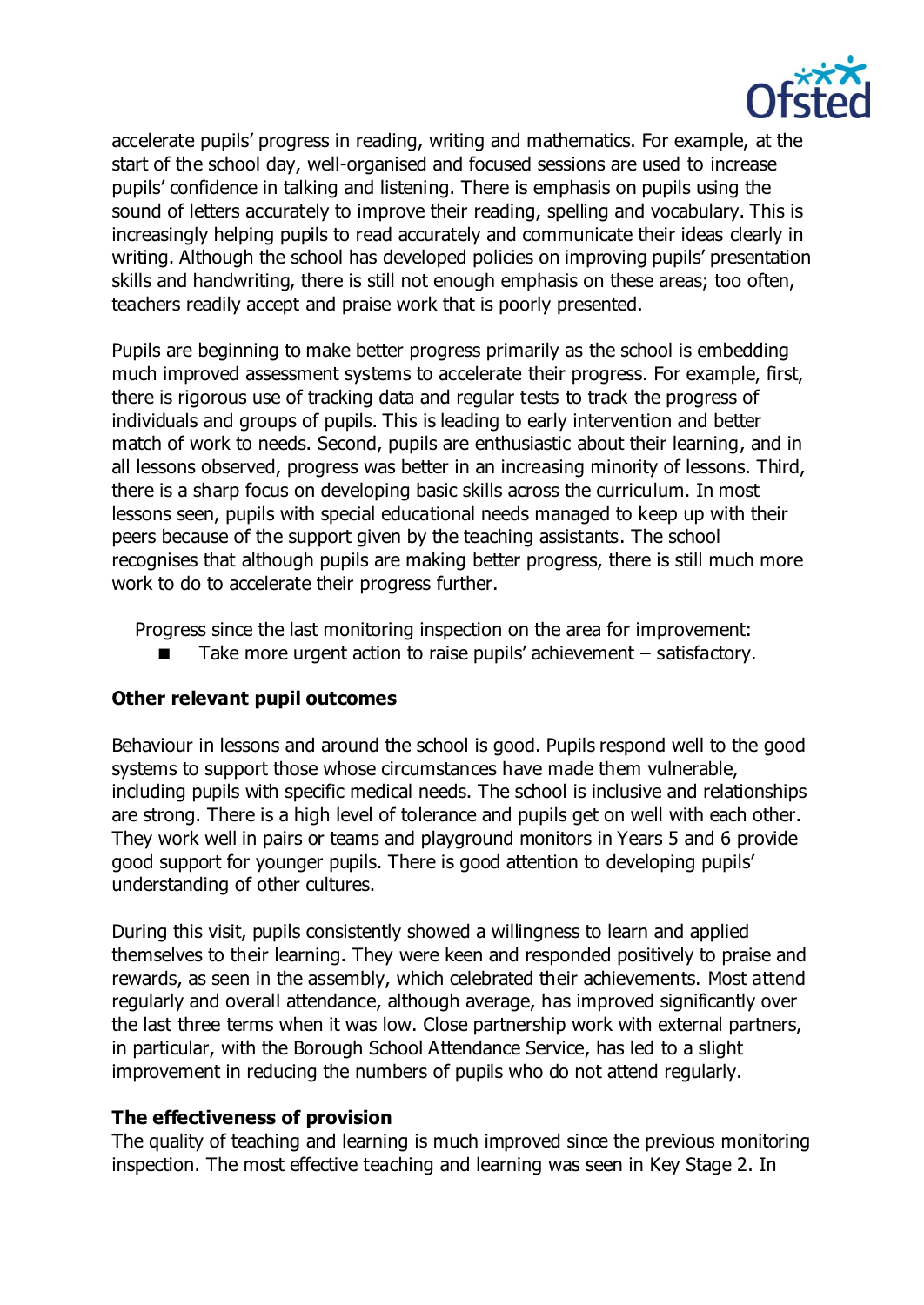

these lessons, there was emphasis on developing basic skills and using direct wholeclass teaching to enable pupils to make good progress. This was particularly effective when teachers demonstrated the standard of work required by working jointly with pupils to collate and develop ideas. For example, in a few literacy lessons, teachers used the interactive whiteboards to construct and edit extended writing. The attention given to writing accurately contributed to pupils focusing sharply on using a greater range of vocabulary and punctuation marks accurately as well as varying their sentence construction. Resources were well matched to learning objectives and pupils were increasingly aware of what they had to achieve.

Learning was also good when pupils were given opportunity to reflect on and apply the taught skills. Teachers assessed pupils' grasp of the work regularly by using question to probe their understanding. This enabled the teachers to deal with misconceptions before moving pupils on. The use of short, timed activities encouraged pupils to consolidate quickly because they were suitably challenged to grasp new concepts before the work was developed. All of these factors contributed to pupils developing independent learning skills.

In the satisfactory lessons, which have declined, too often, well planned lessons were not delivered to a high standard. As a result, teaching and learning were not conducted at a brisk pace; the teachers talked at the pupils for too long without using questions well to assess their learning. Additionally, talk was not well planned for; opportunities were missed to extend pupils' speaking and listening skills. Pupils did not produce good quality work because enough time was not spent giving them clear instructions. Across the school, although teachers are sharing clear learning objectives with pupils, the skills pupils are expected to develop lack clarity. Tasks rather than skills to be developed are identified.

In all classes, the management of pupils was good. Teaching assistants were well briefed but although they provided good individual or group support, too often they contributed very little to supporting the teacher during whole-class teaching.

Much has been done to develop the use of assessment data to improve teaching and learning. The whole-school focus on effective target setting to track pupils' progress and meeting their needs has begun to have an impact on lesson planning and teaching. Realistic and challenging targets have been set in literacy and numeracy. Analyses of results are used to identify individual and group underachievement so that targeted and effective action can be taken early. There is a clear approach to ensuring that planning meets the needs of different ability groups. For example, in mathematics, pupils are grouped by ability. Supported by the local authority, the school has put into place good systems to track pupils' progress. This includes regular tests and individual mark sheets for each pupil in their books. Pupils understand what they have achieved and, increasingly, they know the next steps needed. The marking policy has been rigorously reviewed and is used to inform the school about pupils' achievement in lessons and over time.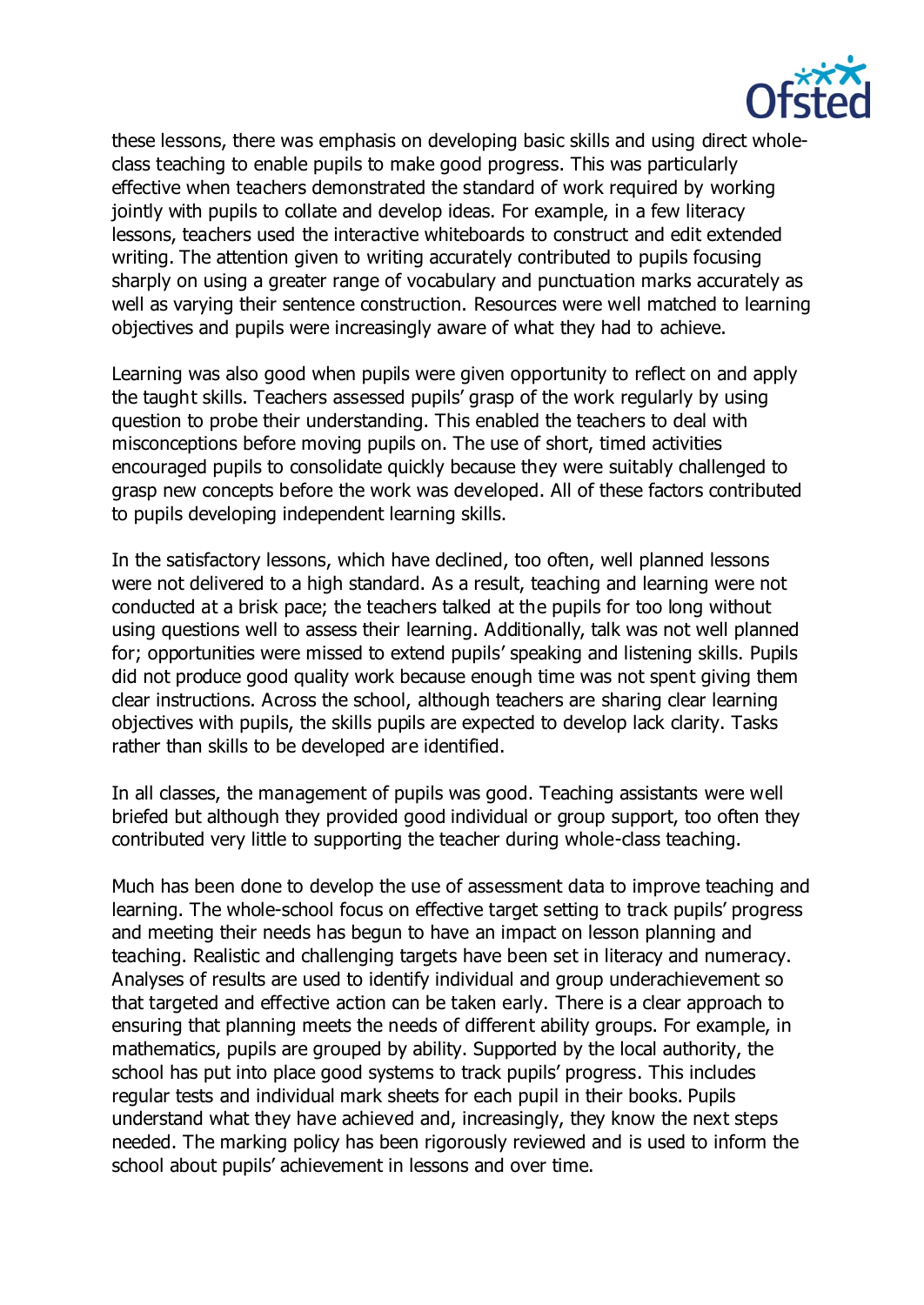

In most classes, books are marked regularly and there is good attention to giving clear and detailed comments as well as next steps. However, high quality marking is not consistent throughout the school.

The school has made reasonable changes to the curriculum provision to enrich pupils' experiences by introducing French and Spanish as well as art, drama and dance, taught by specialists in designated rooms. Enrichment activities have been used well to provide pupils with opportunities which support and further learning. For example, activities days and residential trips have been provided for older pupils. Plans are in place to audit each subject to ensure that that there is appropriate coverage of topics and skills. Steps have been taken to allocate more time to science and to give the science coordinator adequate time to develop the subject. Additional and updated resources have improved the provision in information and communication technology. Although pupils have a richer experience, the school has yet to review the structure of the curriculum.

Progress since the last inspection on the areas for improvement:

- Increase the proportion of good teaching and eliminate inadequate teaching – good.
- **Ensure the curriculum promotes effective progress in each subject** satisfactory.

#### **The effectiveness of leadership and management**

The headteacher has provided much-needed stability and continuity for the staff and pupils. His supportive and calm style of management has served the school community well. He has developed a positive team spirit and, as a result, morale is good. He is well supported by the new deputy headteacher and their different skills are well balanced in the drive for school improvement. With the support of the local authority, there has been a sharp and successful focus on improving the quality of teaching and learning. Very good external support has helped the school to meet its interim milestone on teaching and learning early. The key subject coordinators are better prepared for their roles. However, they have not yet been trained to carry out lesson observations and to take full ownership of monitoring.

Teachers have been given very clear guidelines about expectations in relation to teaching and learning. As a result, they are increasingly aware of the standard of teaching required to improve outcomes. The senior leaders have laid the foundations for effective assessment procedures. Targets are linked to pupils' progress and teachers' performance. Regular progress meetings have increased accountability at all levels within the school through to the governing body and the local authority. Senior leaders' evaluation of teaching and learning is accurate, as is their analysis of the school's needs. The recent senior appointments and developments since September 2010 have improved the school's capacity to develop further.